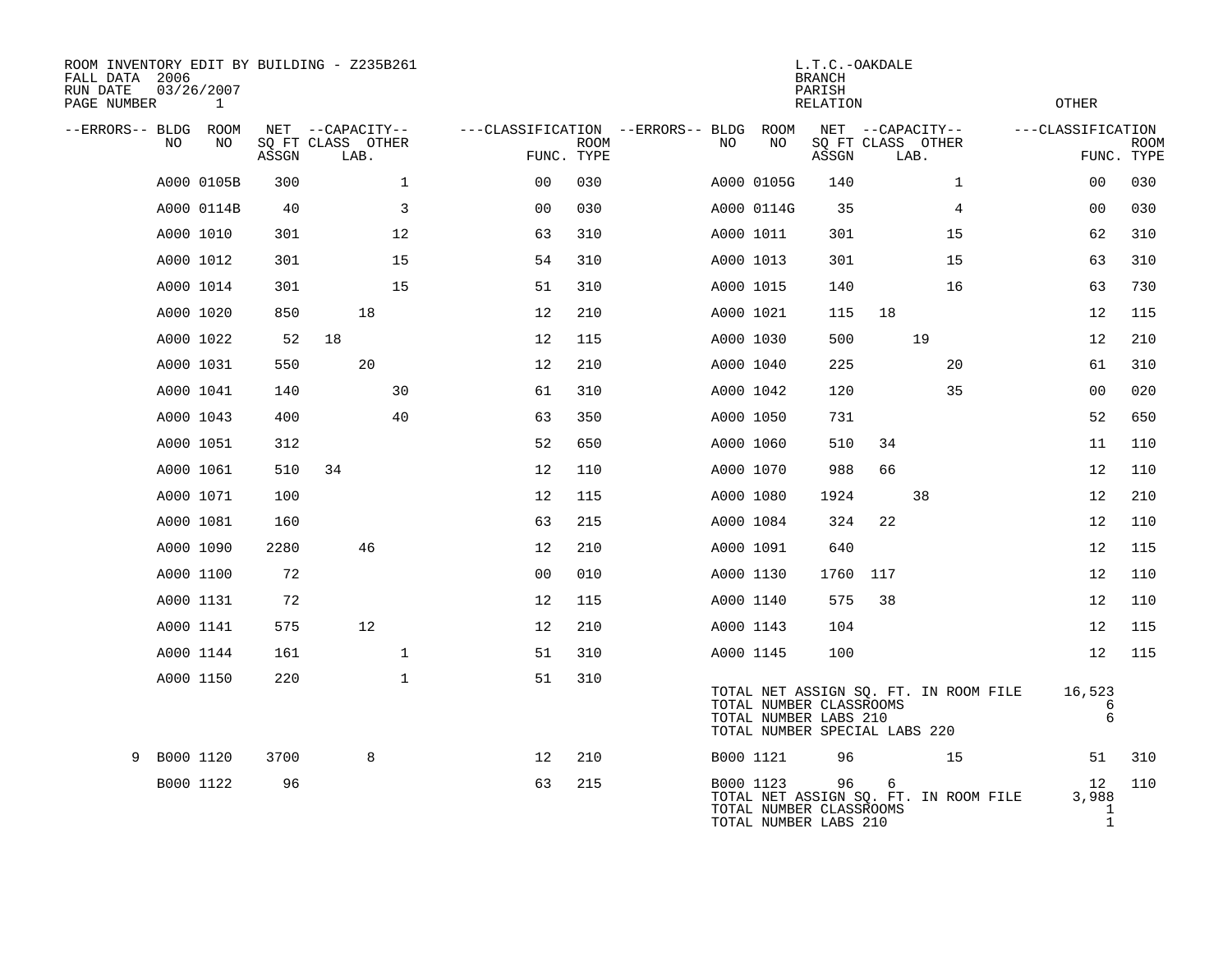| ROOM INVENTORY EDIT BY BUILDING - Z235B261<br>FALL DATA 2006<br>03/26/2007<br>RUN DATE<br>PAGE NUMBER<br>2 |       |                                               |                    | L.T.C.-OAKDALE<br><b>BRANCH</b><br>PARISH<br>RELATION                                                                                          | OTHER                                          |
|------------------------------------------------------------------------------------------------------------|-------|-----------------------------------------------|--------------------|------------------------------------------------------------------------------------------------------------------------------------------------|------------------------------------------------|
| --ERRORS-- BLDG ROOM<br>NO<br>NO                                                                           | ASSGN | NET --CAPACITY--<br>SQ FT CLASS OTHER<br>LAB. | ROOM<br>FUNC. TYPE | ---CLASSIFICATION --ERRORS-- BLDG ROOM NET --CAPACITY--<br>NO<br>NO<br>SQ FT CLASS OTHER<br>ASSGN<br>LAB.<br>TOTAL NUMBER SPECIAL LABS 220     | ---CLASSIFICATION<br><b>ROOM</b><br>FUNC. TYPE |
| C000 1082                                                                                                  | 600   |                                               | 63<br>215          | 600<br>C000 1111<br>TOTAL NET ASSIGN SQ. FT. IN ROOM FILE<br>TOTAL NUMBER CLASSROOMS<br>TOTAL NUMBER LABS 210<br>TOTAL NUMBER SPECIAL LABS 220 | 010<br>00<br>600                               |
| D000 1092                                                                                                  | 600   | $\mathbf 1$                                   | 310<br>51          | TOTAL NET ASSIGN SQ. FT. IN ROOM FILE<br>TOTAL NUMBER CLASSROOMS<br>TOTAL NUMBER LABS 210<br>TOTAL NUMBER SPECIAL LABS 220                     | 600                                            |
| E000 1072                                                                                                  | 1120  |                                               | 215<br>63          | TOTAL NET ASSIGN SQ. FT. IN ROOM FILE<br>TOTAL NUMBER CLASSROOMS<br>TOTAL NUMBER LABS 210<br>TOTAL NUMBER SPECIAL LABS 220                     | 1,120                                          |
| F000 1110                                                                                                  | 100   |                                               | 72<br>730          | TOTAL NET ASSIGN SQ. FT. IN ROOM FILE<br>TOTAL NUMBER CLASSROOMS<br>TOTAL NUMBER LABS 210<br>TOTAL NUMBER SPECIAL LABS 220                     | 100                                            |
| G000 1073                                                                                                  | 96    |                                               | 63<br>215          | TOTAL NET ASSIGN SO. FT. IN ROOM FILE<br>TOTAL NUMBER CLASSROOMS<br>TOTAL NUMBER LABS 210<br>TOTAL NUMBER SPECIAL LABS 220                     | 96                                             |
| H000 1116                                                                                                  | 175   |                                               | 215<br>63          | TOTAL NET ASSIGN SQ. FT. IN ROOM FILE<br>TOTAL NUMBER CLASSROOMS<br>TOTAL NUMBER LABS 210<br>TOTAL NUMBER SPECIAL LABS 220                     | 175                                            |
| I000 1113                                                                                                  | 480   |                                               | 730<br>62          | TOTAL NET ASSIGN SQ. FT. IN ROOM FILE<br>TOTAL NUMBER CLASSROOMS<br>TOTAL NUMBER LABS 210<br>TOTAL NUMBER SPECIAL LABS 220                     | 480                                            |